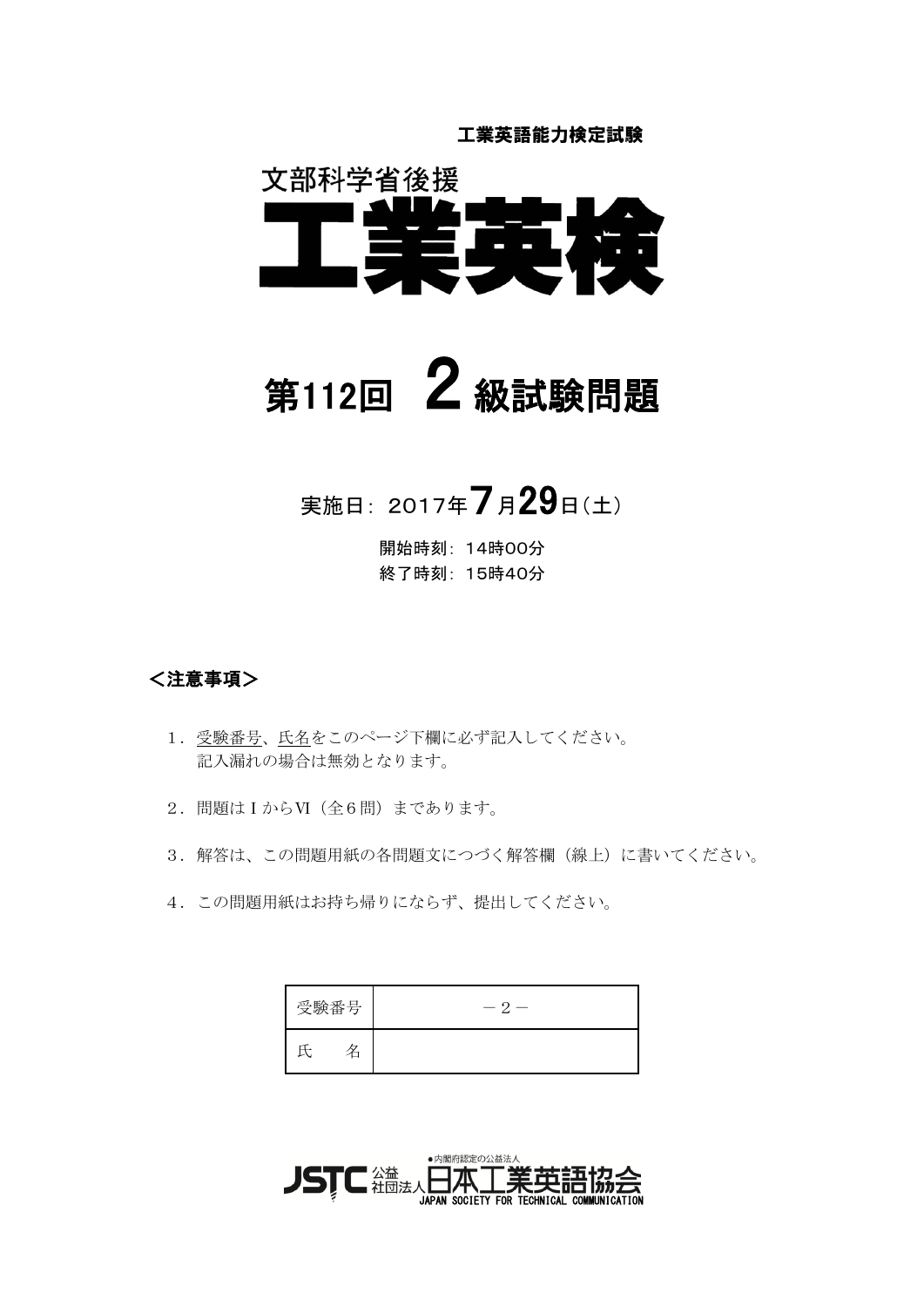#### Ⅰ 次の英文を和訳しなさい。

If light nuclei are forced together, they will fuse with a yield of energy because the mass of the combination will be less than the sum of the masses of the individual nuclei. If the combined nuclear mass is less than that of iron at the peak of the binding energy curve, then the nuclear particles will be more tightly bound than they were in the lighter nuclei, and that decrease in mass comes off in the form of energy according to the Einstein relationship. For elements heavier than iron, fission will yield energy.

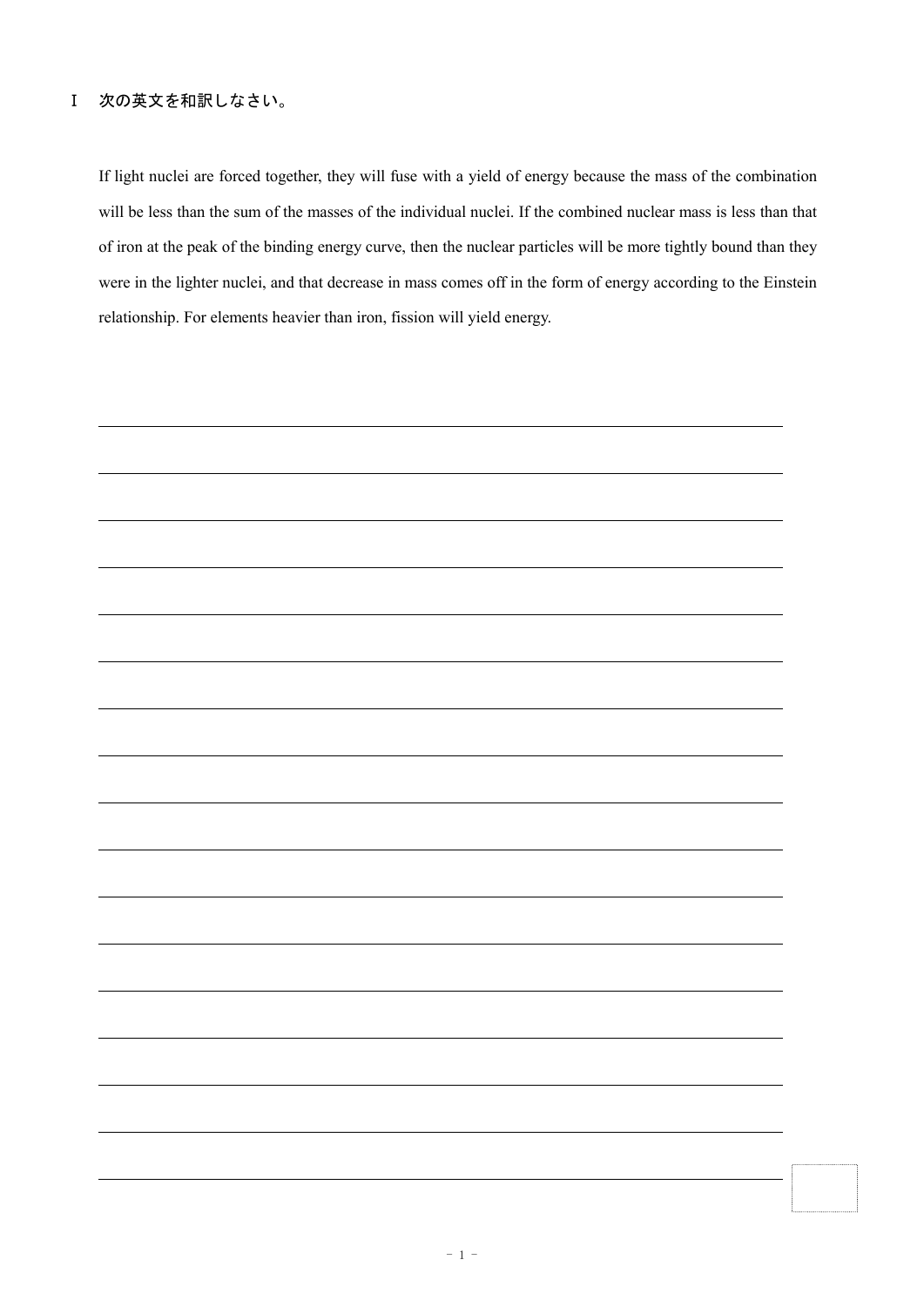#### Ⅱ 次の英文を和訳しなさい。

Since the dawn of the space age, humanity has been unraveling the potential of the universe beyond the earth's atmosphere. People have landed on the moon and the mysteries of Mars have been uncovered. Yet only recently have scientists turned their attention to the unexplored world beneath the surface of the earth's oceans. One of the greatest and most overlooked resources in the ocean is the seawater itself. There are two distinct types of seawater: surface and deep seawater.

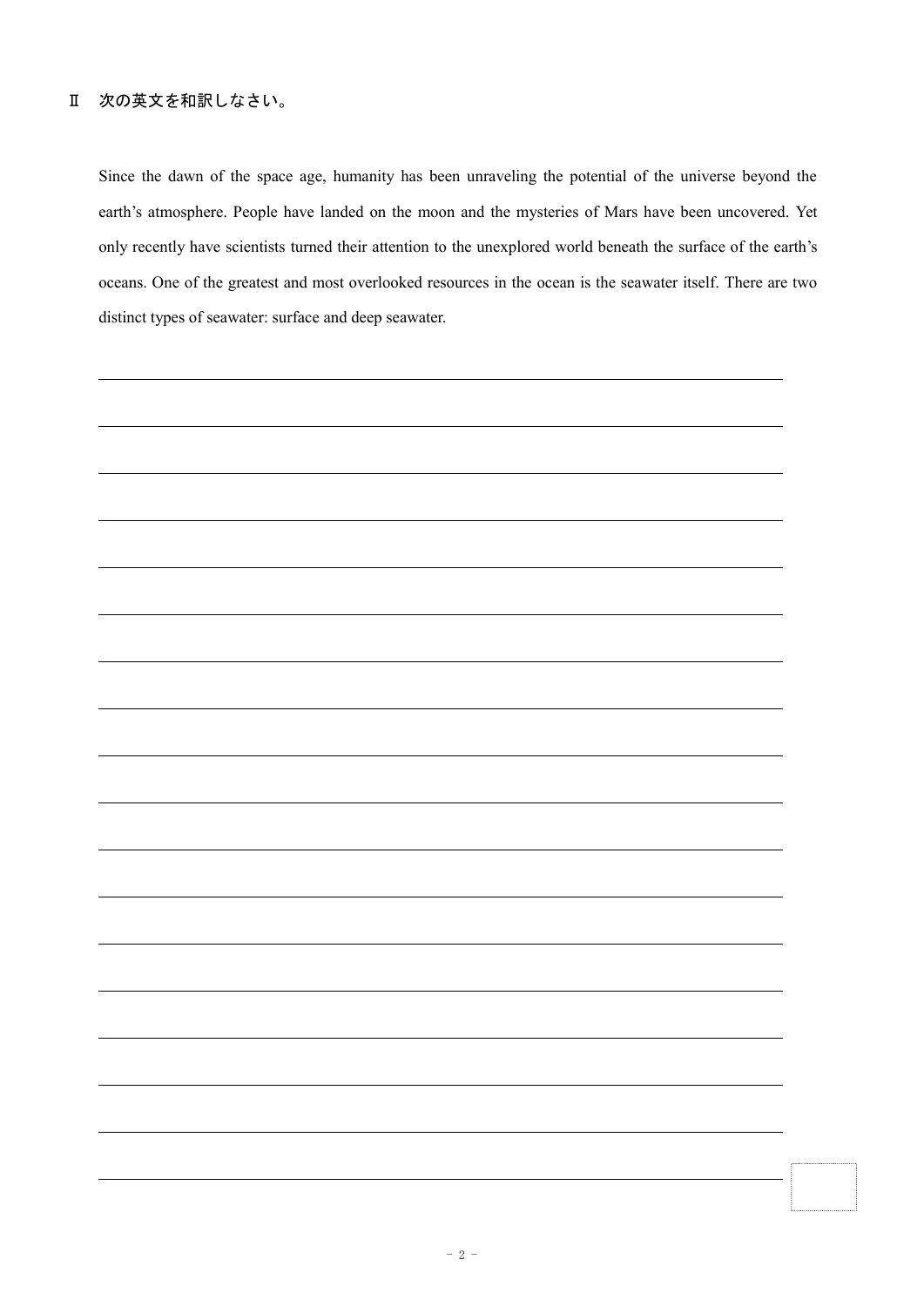#### Ⅲ 次の各組の英文をそれぞれ簡潔な1文にまとめなさい。

(a)  $\Gamma$  Some problems are best solved using pattern matching.

Other problems are best solved using serial search.

(b) The capacity of hard-disk drives grew about 25 to 30 percent a year in the 1980s.

The growth of the capacity of hard-disk drives accelerated to an average of 60 percent a year in the 1990s.

(c)  $\int$  New high-resolution images from the Mars Orbiter Camera show gullies.

These gullies appear far younger than the rest of the Martian exterior.

(d)  $\Gamma$  We could repeatedly change the molecules from a conducting to a nonconducting state.

These changes were effected by varying the voltage.

(e) Planetary scientists have found that an "electric wind" whisks away water in Venus' atmosphere.

This wind explains why the terrestrial planet is so dry.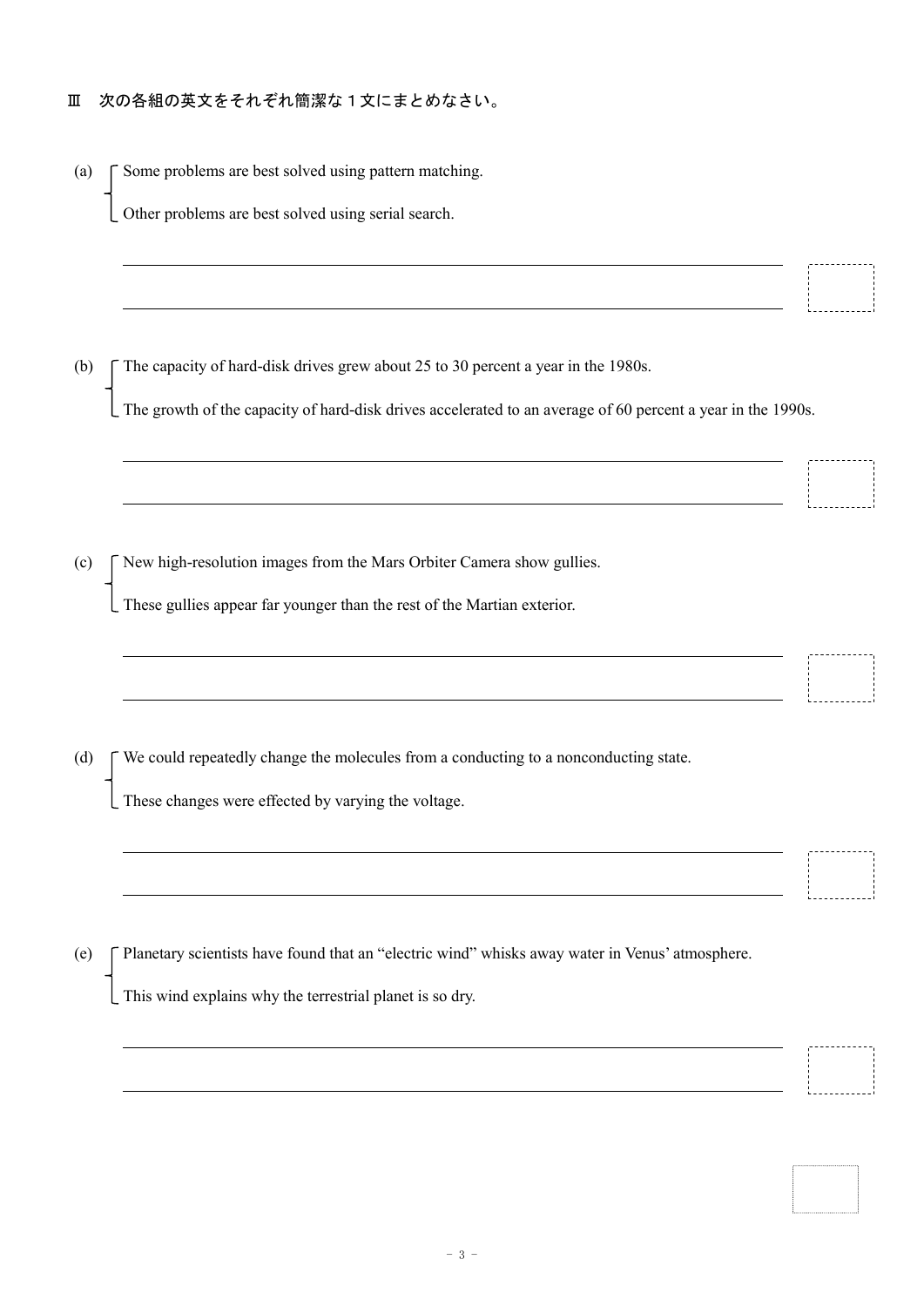- Ⅳ 次の英文の中のインフォメーションワード(重要な情報を持つ語句で1カ所とは限らない)に下線を引き なさい。さらに簡潔な英文に書き直しなさい。
	- <例> インフォメーションワードに下線を引く。 The two cars were destroyed by the truck.
		- 簡潔な英文に書き直す。 The truck destroyed the two cars.
	- (a) The cars were allowed to pass through the roadblock by the highway patrol.

(b) In the introduction to the manual, the features of the system are explained.

(c) Climate change is viewed by some as a hoax promoted by incompetent scientists.

(d) Last year's disaster was blamed by the speaker on gross negligence.

(e) The control tower gave instructions to the pilot to make a right turn.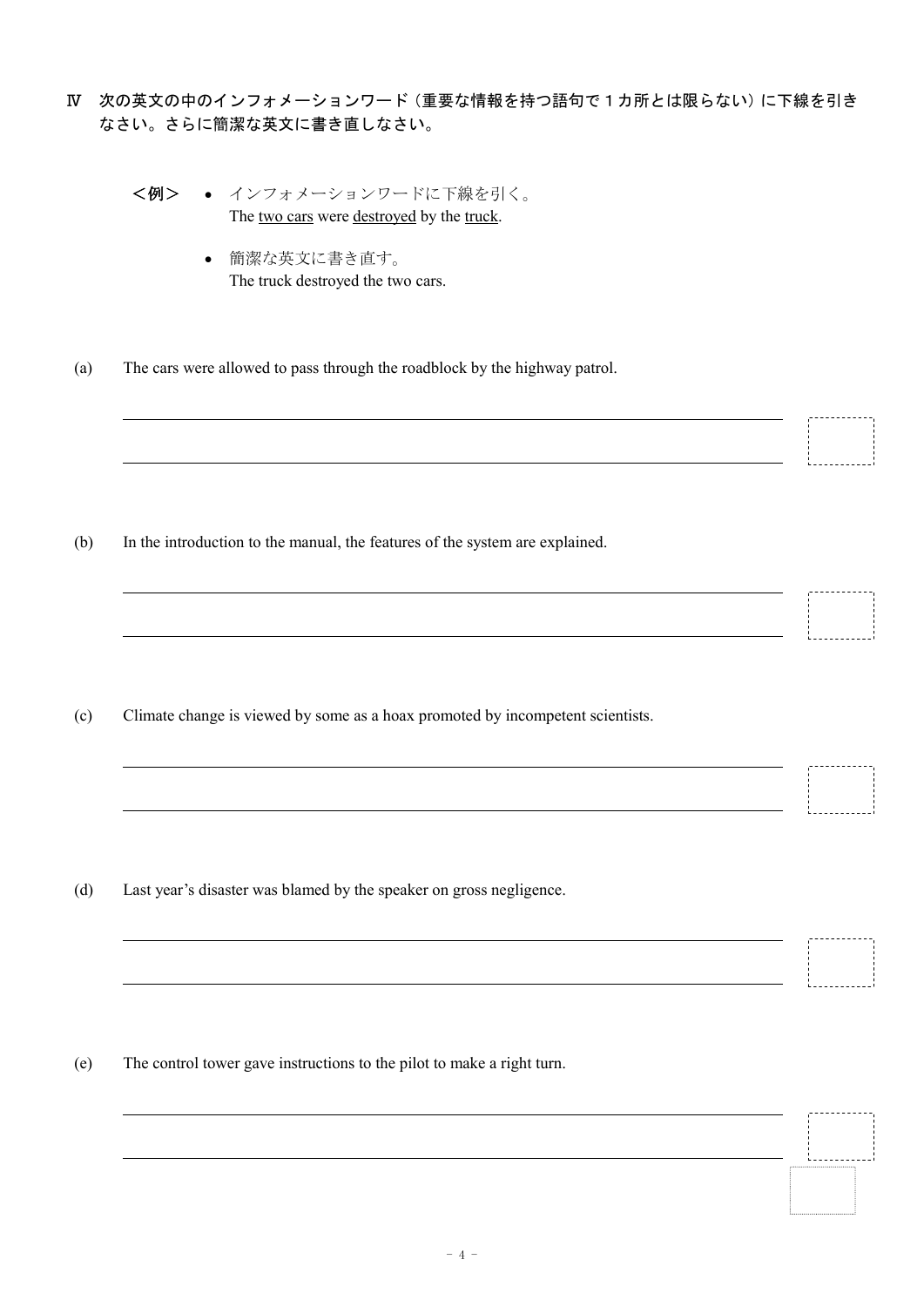宇宙ステーションは、寿命に到達するまで休みなく稼働することが要求されるが、途中、機器類に 故障が起こったり(ファンが停止する、配管が漏れる、ランプが切れるなど)、宇宙環境下で性能が 劣化したり (窓ガラスが曇るなど) することは避けられない。故障したときに、宇宙ステーション の機能を保持したまま、故障品の交換や故障個所の修理ができることが必要である。このようなこ とを配慮して設計を行うことを保全性設計という。

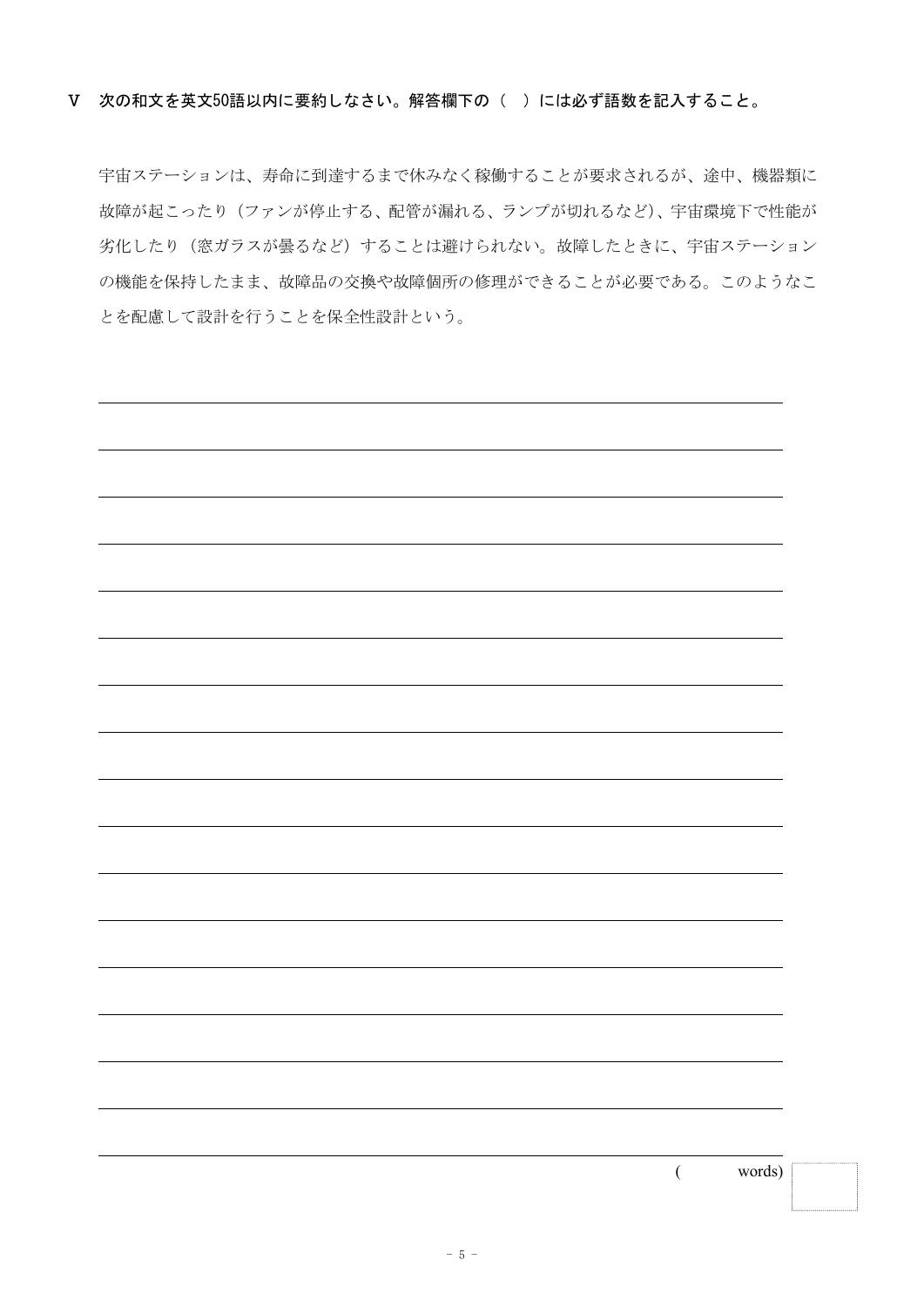我々は論文のグラフからその意味を読み取ることができるが、現在の AI では深層学習(ディープラ ーニング)であっても意味を読み取ることはできない。しかし、論文のテキスト情報からの推論や 新しい関連性の発見などは可能である。実際に 2000 万件もの医学論文データに基づき、AI が患者 の検査結果から医師が特定できなかった病名を特定し、処方も指示したという成果も出始めている。